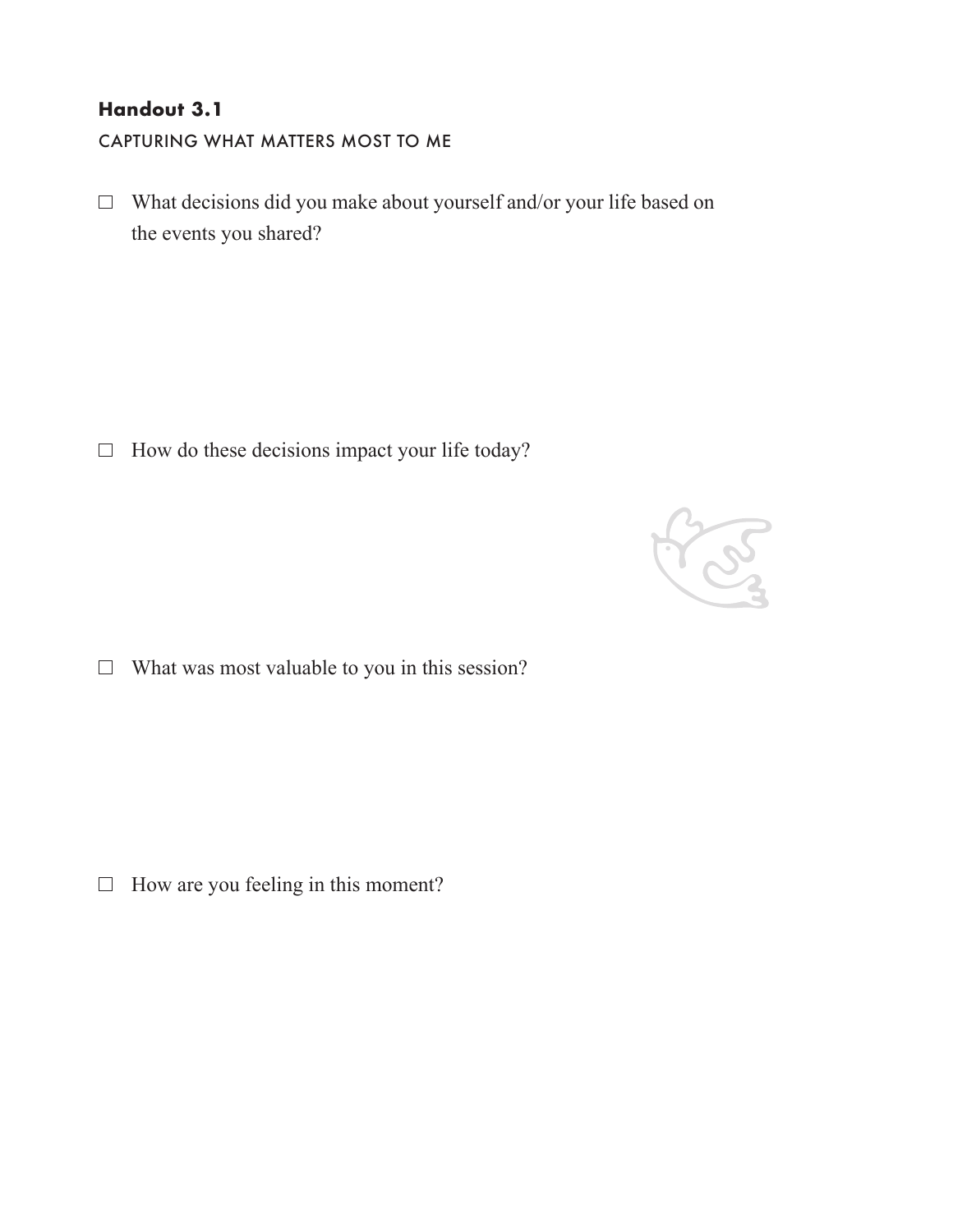

 $2\sqrt{3}$ 

Date completed \_\_\_\_\_\_\_\_\_\_\_